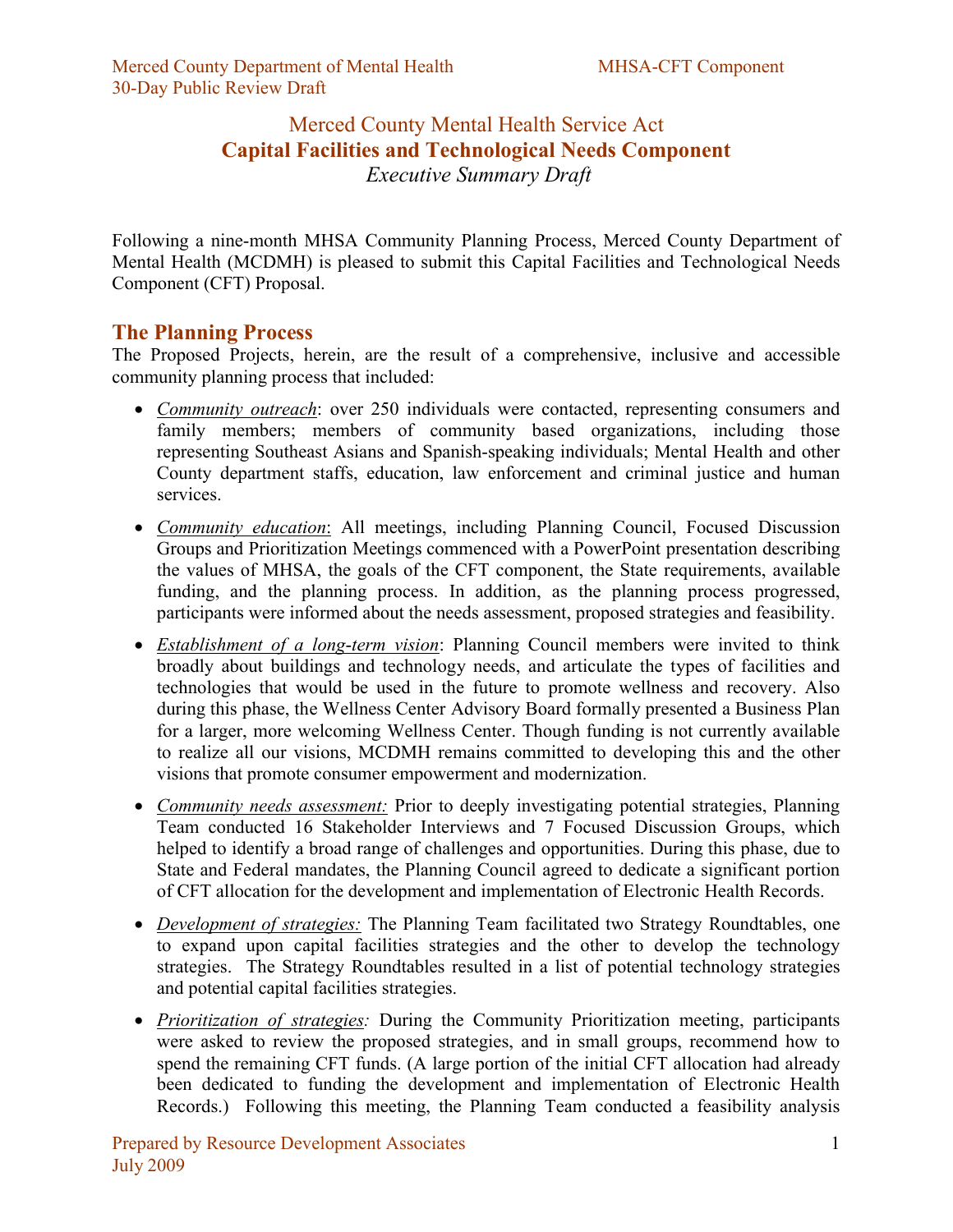focusing on budgetary considerations. Based on preliminary cost calculations, the Planning Team recommended the final set of proposed strategies. The following Proposed Strategies reflect community priorities as articulated during this comprehensive planning process.

## **Proposed Projects: Technological Needs**

*Project 1: Development and Implementation of an Electronic Health Records (EHR) Application* is critical to fulfilling State and Federal mandates, and to accomplishing MHSA goals of *modernization* and *consumer and family member empowerment*. EHRs will enable MCDMH and contract providers to offer mental health services to consumers and family members in a more cost-effective, efficient, and accountable manner.

*The need:* Currently, MCDMH maintains paper-based client charts, which are available to only one service provider at a time. Paper records must be hand-delivered or faxed, risking loss and/or security breaches. Because paper records can be in only one place at a time, consumers and family members sometimes receive services from providers with little information about treatment plans, medication, and diagnoses. During the MHSA Capital Facilities and Technology Community Planning Process, for example, several family members reported delays in accessing critical health information.

*The strategy:* The EHR application provided by Anasazi Software, Inc. will offer secure, realtime, point-of-care client information to service providers, and will help strengthen communication between various service providers, and between providers, consumers and family members. EHRs will also support the appropriate use of medications by helping to reduce incidences of overmedication, allergic reactions, and adverse drug interactions. EHRs will reduce costs; duplication of screenings and assessments; and will store a much greater quantity of clinical data that can be used for program and outcome evaluation. Anasazi will provide specialized applications for:

- Collecting, storing and reporting client demographic, financial and service data;
- Prescribing medications and sending prescriptions electronically to the pharmacy;
- Managing revenue, billing and cost accounting;
- Automating payment of claims;
- Scheduling appointments; and
- Automating clinical processes, assessments, treatment plans and progress notes.

The EHR application will help support MCDMH's goal of increasing consumer and family member access to their health information. Via the Statewide Anasazi User Group and Trilogy's Network of Care, MCDMH Automation Services staff will support the development of userfriendly *Personal Health Records*. Our objective is to facilitate secure client and family member access to client-generated service plans and symptom journals, information about medications, diagnoses, available services and appointments.

Through participation in the Statewide Anasazi User Group, MCDMH Automation Systems staff will contribute to the development of a *Health Information Exchange,* which will enable the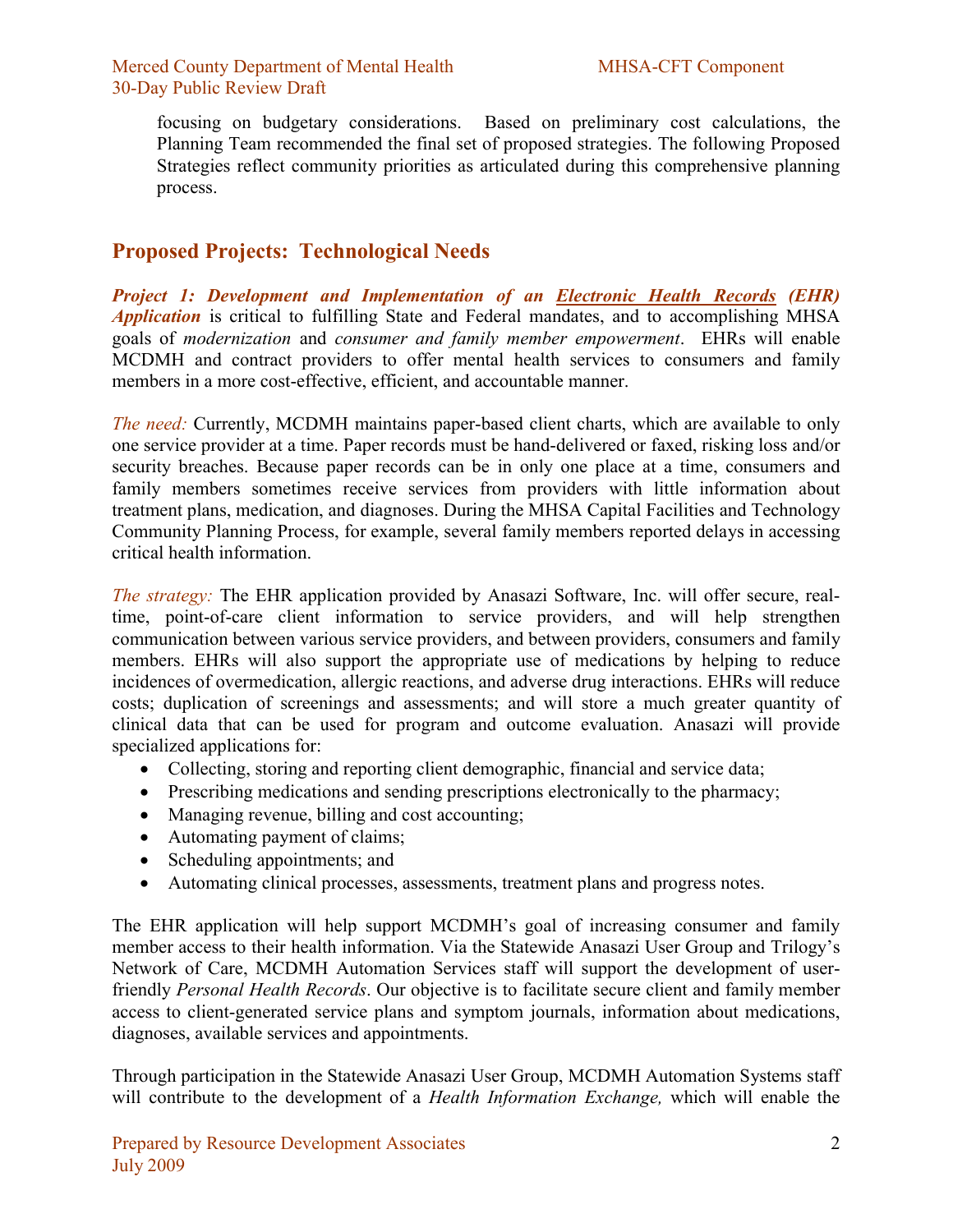### Merced County Department of Mental Health MHSA-CFT Component 30-Day Public Review Draft

transfer of client records between counties. This interoperability will mean that consumers moving from one county to another will not have to fill out duplicate forms, undergo repetitive screenings and continuously demonstrate eligibility. As the first Agency in Merced County to adopt electronic health records, MCDMH hopes to lead the way towards increased data sharing across county and between county service providers.

### *The budget:*

| Anasazi Software vendor fees                                        | \$1,396,131 |
|---------------------------------------------------------------------|-------------|
| Hardware, including servers, scanners, signature pads and PCs       | \$317,500   |
| Staff training and extra office support for converting paper charts | \$483,649   |
| Total Costs                                                         | \$2,197,280 |

*Project 2: Expansion and Improvement of Telemedicine* will expand access to psychiatric services for Merced County residents who live in rural or outlying communities.

*The need:* During the (CFT) Community Planning Process, consumers and family members located in Los Banos, Livingston, and other towns and unincorporated areas reported transportation-related access barriers. In addition, the WET planning process revealed a shortage of qualified psychiatric staff in the County and region.

*The strategy:* Whenever possible, MCDMH will provide face-to-face communication between psychiatric staff and consumers. Telemedicine, particularly technology that permits videoteleconferencing between providers and consumers/family members, or between multiple providers, is an acceptable alternative when face-to-face communication is not possible. The expansion and improvement of the County's telemedicine technology will significantly improve audio and visual quality of MCDMH telemedicine services and transmission speed. Improved functioning will:

- Increase access of psychiatric services to clients with transportation barriers;
- Increase the number of rural consumers that a single psychiatrist can see in a day (eliminating travel time);
- Increase the pool of qualified candidates in hard to fill positions by allowing telecommuting;
- Promote cultural competency and empowerment by expanding consumer and family member access to providers with cultural and/or linguistic capacities;
- Enable consultation with experts outside the region who have age-specific (i.e. child or geriatric psychiatrists) or other specialized expertise; and
- Enable staff to engage in interactive distance learning.

*The budget:*

| <b>LCD</b> Monitors and Carts | \$9,000  |
|-------------------------------|----------|
| Camcorders, etc               | \$1,470  |
| <b>Total Costs</b>            | \$10,470 |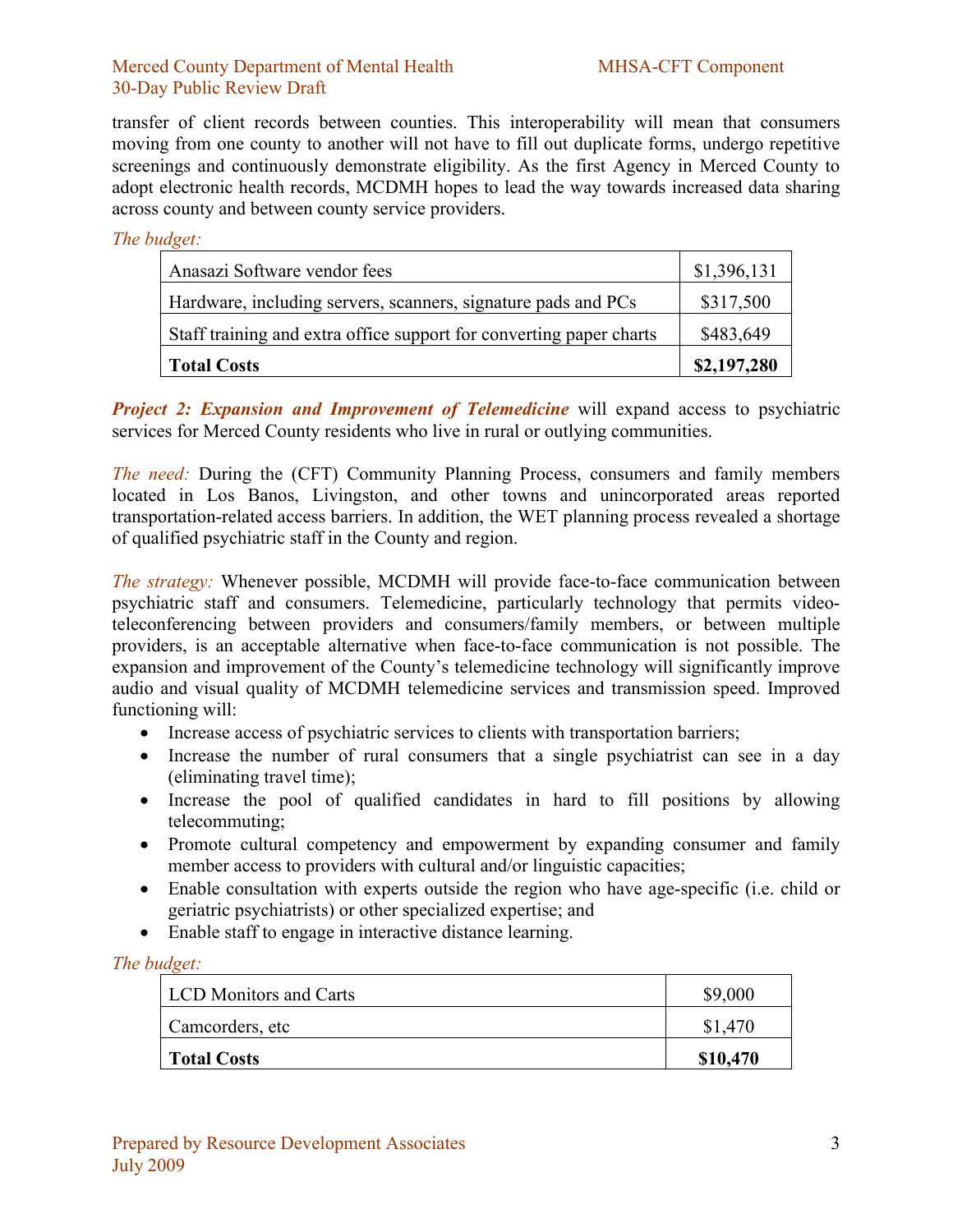*Project 3***:** *Development and Implementation of a Virtual Office System* will improve and modernize consumer services by enabling a minimum of  $8 - 10$  mental health workers, operating in the field, to utilize laptop computers and the internet. Such a system will incorporate field services into MCDMH's Integrated Information Systems Infrastructure plan.

*The need:* Currently, outreach and field services are limited by the absence of electronic handheld devices and corresponding internet capacity. Direct service providers cannot electronically log treatment plans or progress notes in the field, nor can they access client records.

*The strategy:* MCDMH proposes the development of a virtual office system to modernize and transform our field services. The Virtual Office System will allow accurate and real-time consumer-driven treatment planning and information access and portability. Through the purchase of laptop computers, Wi-Fi cards, and monthly data plans, service providers will be able to more efficiently and appropriately serve clients in rural clinics, community centers, in homes, and even on park benches. Through their virtual offices, service providers will be able to use the County's Virtual Private Network to access Anasazi's EHR system. New Cisco routers and switches, located at the Los Banos and Livingston Clinics, will increase bandwidth, permitting high-speed access to EHRs and enhancing the performance of high-speed videoconferencing/telemedicine technologies. The virtual office will support consumer empowerment by enabling them to receive services within their own neighborhoods. In addition, the virtual office will enable field staff to develop community partnerships by enabling service provision at community-based medical clinics, community centers, schools, hospital, jails and other service locations.

| The budget: |
|-------------|
|             |

| 10 laptop computers                                     | \$19,000 |
|---------------------------------------------------------|----------|
| Routers and switches for increased bandwidth—Los Banos  | \$7,200  |
| Routers and switches for increased bandwidth—Livingston | \$7,200  |
| Wi-Fi cards and data plan                               | \$6,312  |
| <b>Total Costs</b>                                      | \$39,712 |

# **Proposed Project: Capital Facilities**

## *Project 1: Purchase a 5-acre lot and building at corner of B and Childs (Church lot)*:

*The need:* During the Community Planning Process, stakeholders, including consumers, family members and staff, expressed a sense of disconnection between MCDMH administration, and the programs and participants. While all agreed that MCDMH staff worked exceptionally hard at supporting the core programs, the distance between the administration building and the services restricts face-to-face communication. Such restrictions can impact the development of trust, accountability and information sharing between administration and consumers and family members and between administration and direct service staff. In addition, participants felt that the shortage of a permanent County-owned land and facilities dedicated to MHSA-related